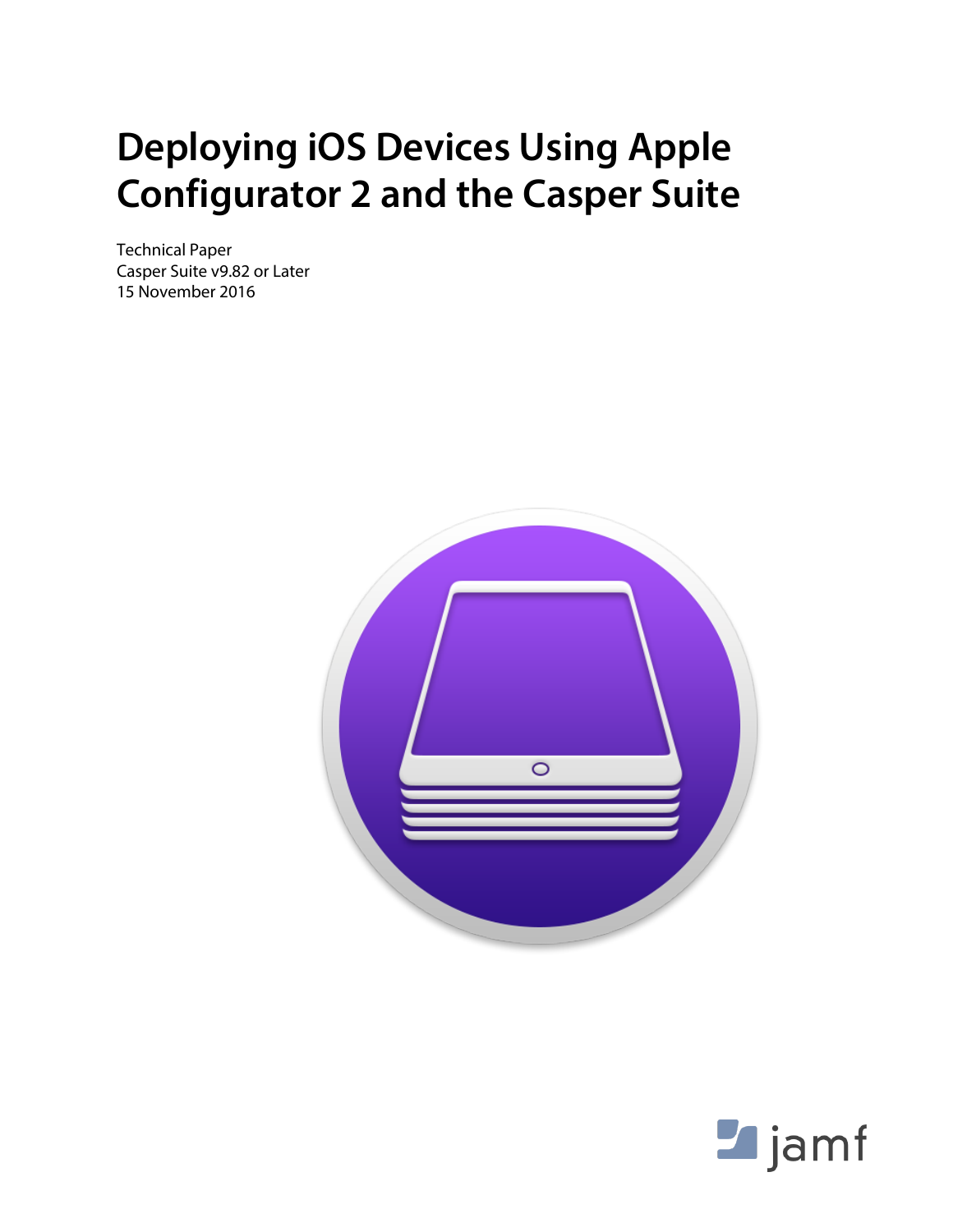© 2016 Jamf. All rights reserved.

Jamf has made all efforts to ensure that this guide is accurate.

Jamf 100 Washington Ave S Suite 1100 Minneapolis, MN 55401-2155 (612) 605-6625

Apple, Apple Configurator 2, the Apple logo, Apple TV, iTunes, Mac, macOS, and OS X are trademarks of Apple Inc., registered in the United States and other countries..

The CASPER SUITE, Jamf, the Jamf Logo, JAMF SOFTWARE®, and the JAMF SOFTWARE Logo® are registered or common law trademarks of JAMF SOFTWARE, LLC in the U.S. and other countries.

IOS is a trademark or registered trademark of Cisco in the U.S. and other countries.

All other product and service names mentioned herein are either registered trademarks or trademarks of their respective companies.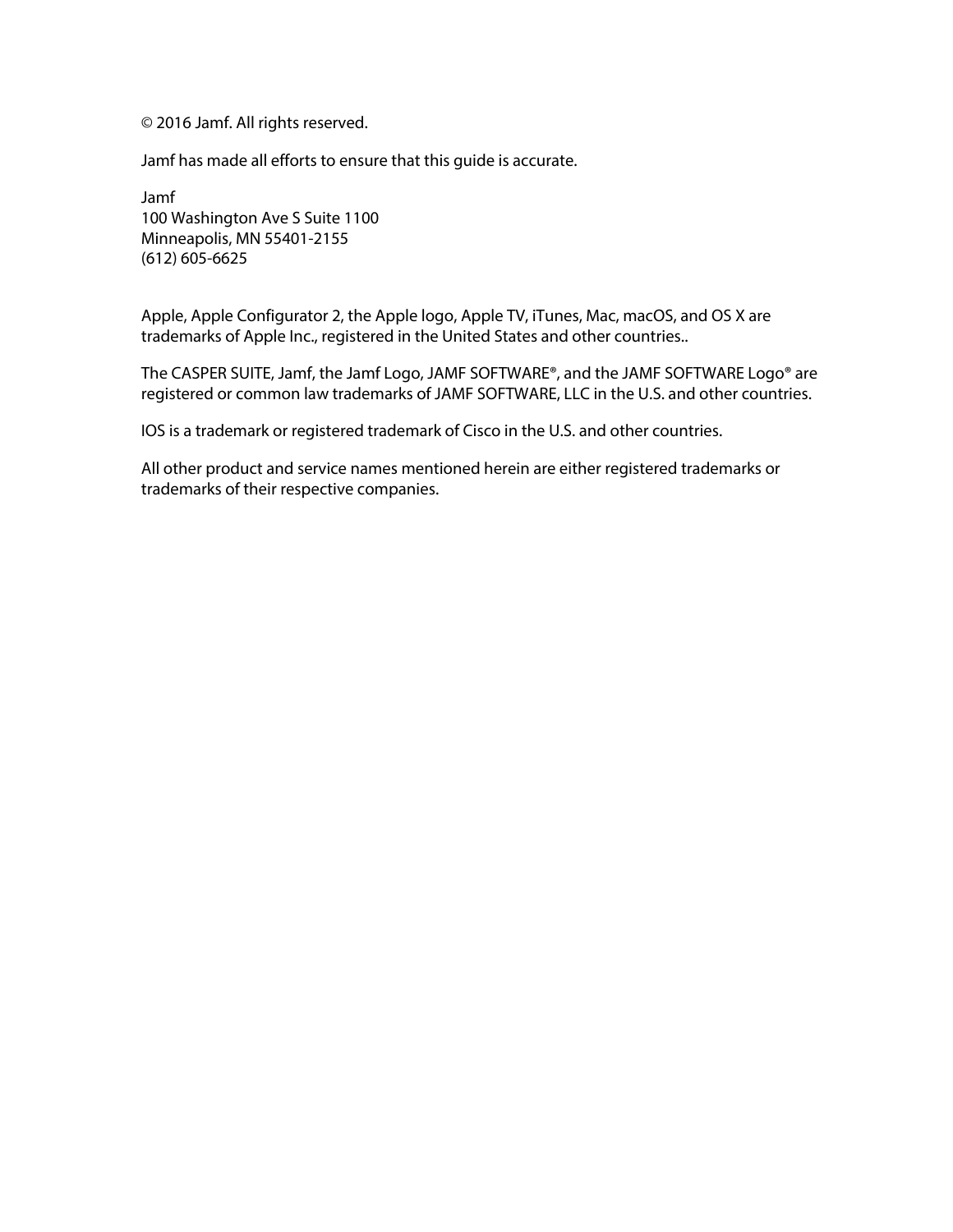## **Contents**

#### **[Introduction](#page-3-0)**

[What's in This Guide](#page-3-1)

[Additional Resources](#page-3-2)

#### **[Choosing a Deployment Method](#page-4-0)**

#### **[Supervision Identities](#page-5-0)**

 [Use a Supervision Identity from Apple Configurator 2](#page-5-1) [Create and Use a Supervision Identity from the JSS](#page-6-0)

#### **[Automated Enrollment](#page-7-0)**

 [Requirements](#page-7-1) [Deploy Devices Using Automated Enrollment](#page-7-2)

#### **[Manual Enrollment with an Enrollment URL](#page-8-0)**

 [Requirements](#page-8-1) [Deploy Devices Using Manual Enrollment with an Enrollment URL](#page-8-2)

#### **[Manual Enrollment with an Enrollment Profile](#page-10-0)**

- [Requirements](#page-10-1)
- [Create an Enrollment Profile](#page-10-2)
- [Create and Upload the Supervision Identity](#page-10-3)
- [Create the "Prepare" Blueprint](#page-10-4)
- [Create the "Enroll" Blueprint](#page-11-0)
- [Deploy Devices Using Manual Enrollment with an Enrollment Profile](#page-11-1)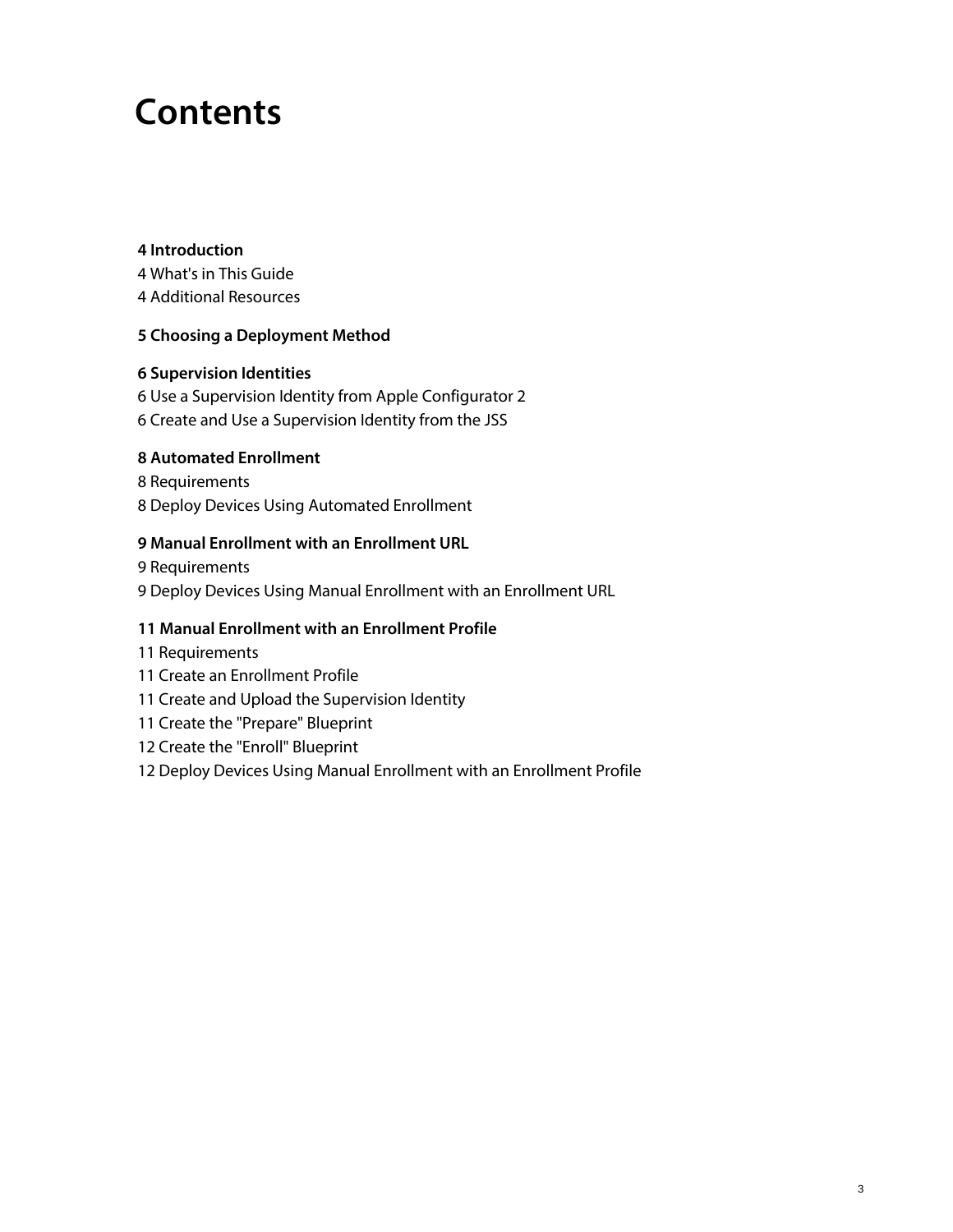# <span id="page-3-0"></span>**Introduction**

## <span id="page-3-1"></span>**What's in This Guide**

This guide provides step-by-step instructions for deploying iOS devices using Apple Configurator 2 and the Casper Suite.

## <span id="page-3-2"></span>**Additional Resources**

- **[Apple Configurator: Transitioning to Apple Deployment Programs](https://support.apple.com/en-us/HT202977)** Decide whether to use Apple Configurator 2 or Apple Deployment Programs to deploy iOS or macOS devices in education and business environments.
- [Apple Configurator 2 Help](http://help.apple.com/configurator/mac/2.1/#/) Access the Apple Configurator 2 help documentation.

*[Casper Suite Administrator's Guide](http://docs.jamf.com/casper-suite/administrator-guide/index.html)* Find more instructions related to enrollment, configuration, security management, and distribution with the Casper Suite.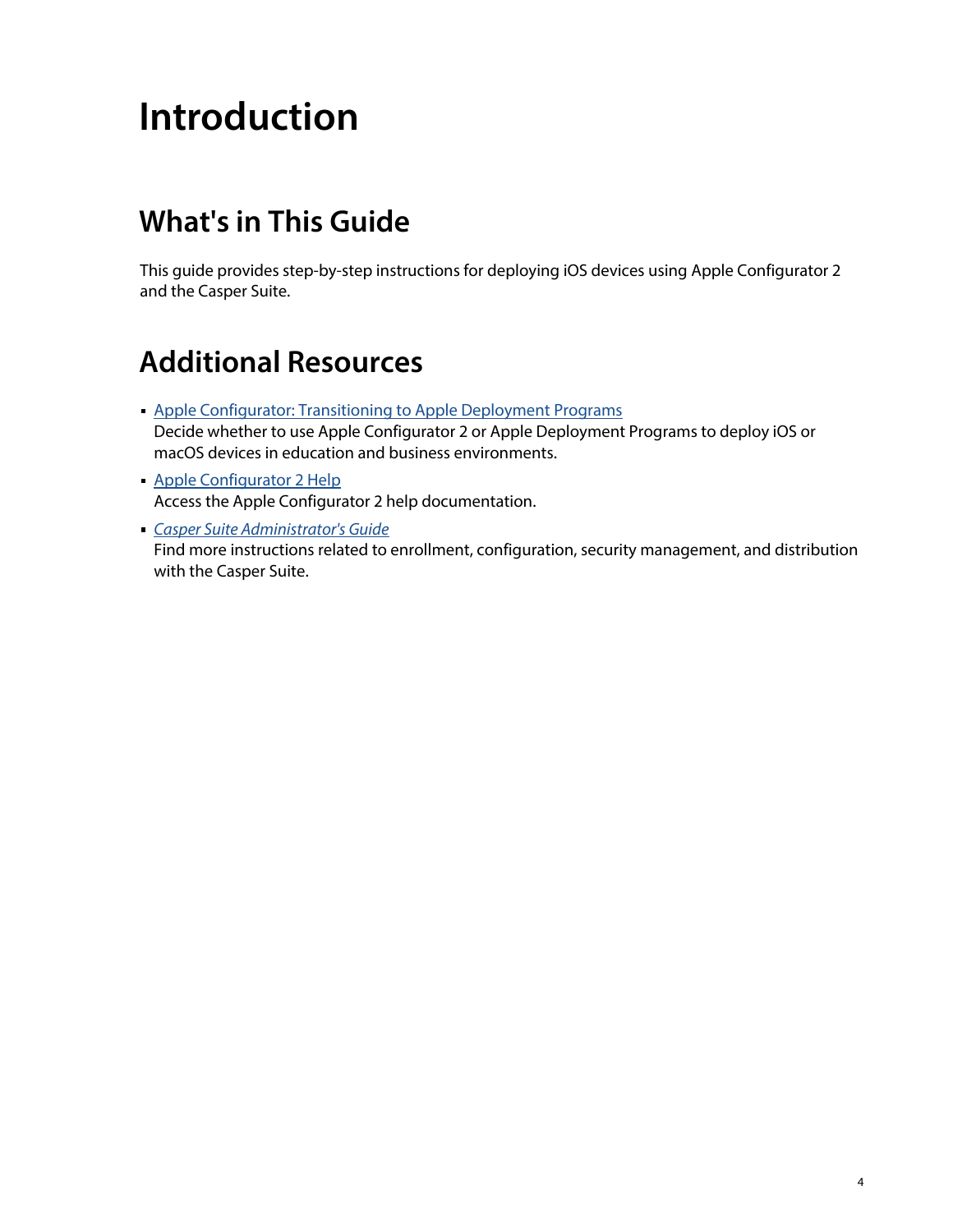# <span id="page-4-0"></span>**Choosing a Deployment Method**

If your organization is enrolled in Apple's Device Enrollment Program (DEP), use the following deployment method:

[Automated enrollment](#page-7-0)—This method uses a PreStage enrollment to enroll devices with the JSS, supervise them, and configure device setup. First, a PreStage enrollment is created in the JSS and then a blueprint is created in Apple Configurator 2. The blueprint is then applied to devices, which connects the devices to a Wi-Fi network and applies the settings in the PreStage. This method also allows you to apply a supervision identity to devices as they are enrolled with the JSS. This is done by associating a supervision identity with the DEP instance that is configured in the PreStage.

If your organization is NOT enrolled with DEP, use one of these deployment methods:

- [Manual enrollment with an enrollment URL—](#page-8-0)With this method, an Apple Configurator 2 blueprint is used to connect devices to an enrollment URL, which enrolls the devices with the JSS. The blueprint is also used to supervise the devices, configure device settings, and apply a supervision identity. To apply the blueprint, devices must be connected to an Apple Configurator 2 workstation with a USB cable.
- [Manual enrollment with an enrollment profile](#page-10-0)––With this method, an Apple Configurator 2 blueprint is used to apply an enrollment profile to devices, which enrolls the devices with the JSS. The blueprint is also used to supervise the devices, configure device settings, and apply a supervision identity. To apply the blueprint, devices must be connected to an Apple Configurator 2 workstation with a USB cable.

Once devices are enrolled with the JSS, they can be managed remotely using the Casper Suite.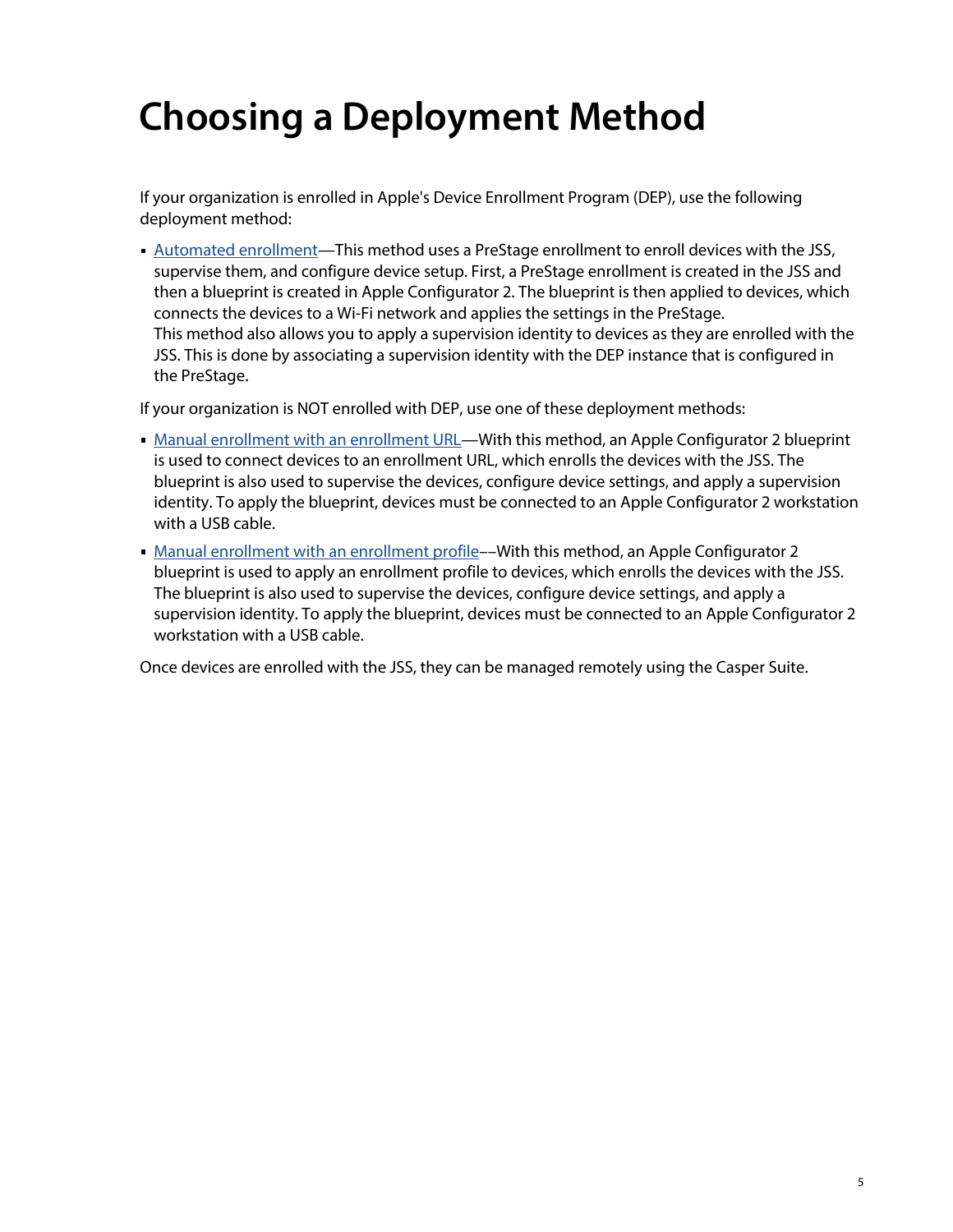# <span id="page-5-0"></span>**Supervision Identities**

Starting with Apple Configurator 2, supervised devices can be paired with multiple Apple Configurator 2 workstations. To ensure that devices are paired securely, each workstation must have a matching supervision identity and an identity certificate (.p12 file) with a private key. The identity is applied to devices when enrolled using a PreStage enrollment or paired with an Apple Configurator 2 workstation. If the wrong identity is applied to a device, the device must be wiped, re-supervised, and re-enrolled to change the identity.

Supervision identities can be created in Apple Configurator 2 or the JSS. If the identity you want to use is already in Apple Configurator 2, you can use it with any of the workflows explained in this paper. Otherwise, you can use the JSS to create a new supervision identity that can be downloaded as an identity certificate and private key.

For more information about supervision identities, see "[About Identities"](http://help.apple.com/configurator/mac/2.1/#/cad4405b63fd) in Apple's Help documentation.

### <span id="page-5-1"></span>**Use a Supervision Identity from Apple Configurator 2**

- 1. Download the identity from Apple Configurator 2:
	- a. Navigate to **Preferences > Organizations** and select the identity.
	- b. Click the **Action** pop-up menu (gear icon) and then choose **Export Supervision Identity**.
	- c. Enter a password for the identity. You will need to enter the password when uploading the identity to the JSS.
	- d. Save the identity. The identity is saved to the workstation as a .p12 file.
- 2. Upload the identity to the JSS so it can be accessed from other Apple Configurator 2 workstations. See "Uploading a Supervision Identity" on the [Supervision Identities](http://docs.jamf.com/casper-suite/administrator-guide/Supervision_Identities.html) page in the *Casper Suite Administrator's Guide*.
- 3. From an Apple Configurator 2 workstation, log in to the JSS.
- 4. Download the supervision identity (.p12). See "Downloading a Supervision Identity" on the [Supervision Identities](http://docs.jamf.com/casper-suite/administrator-guide/Supervision_Identities.html) page in the *Casper Suite Administrator's Guide*.
- 5. Double-click the .p12 file and add it to Keychain Access.
- 6. Import the identity to Apple Configurator 2 by choosing the identity. See "[Generate or Choose a Supervision Identity](http://help.apple.com/configurator/mac/2.1/#/cad801ee9c31)" in Apple's Help documentation.

Repeat steps 3–6 on other Apple Configurator 2 workstations.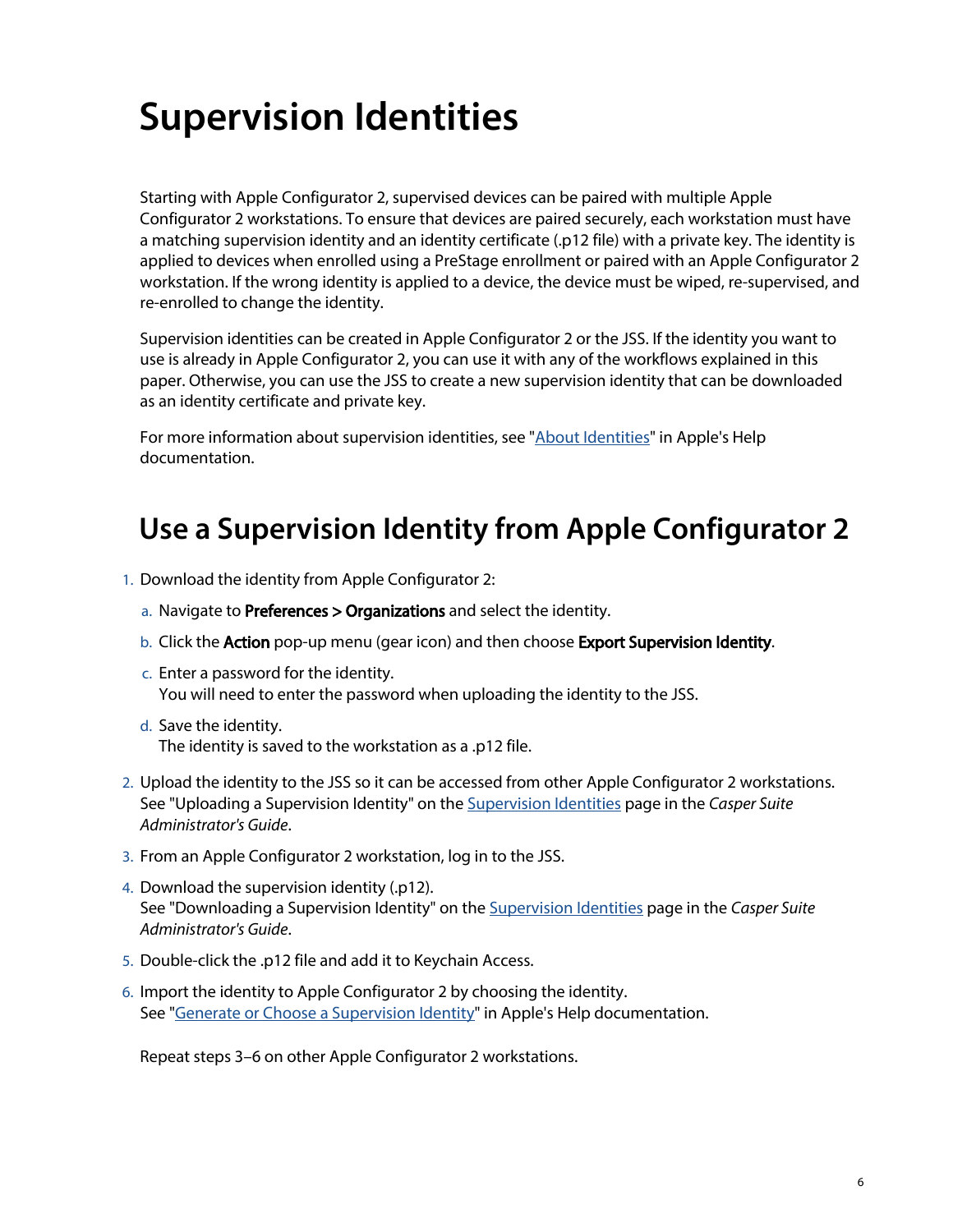## **Create and Use a Supervision Identity from the JSS**

- <span id="page-6-0"></span>1. Create a supervision identity using the JSS. See [Supervision Identities](http://docs.jamf.com/casper-suite/administrator-guide/Supervision_Identities.html) in the *Casper Suite Administrator's Guide*.
- 2. From an Apple Configurator 2 workstation, log in to the JSS.
- 3. Download the supervision identity (.p12). See "Downloading a Supervision Identity" on the [Supervision Identities](http://docs.jamf.com/casper-suite/administrator-guide/Supervision_Identities.html) page in the *Casper Suite Administrator's Guide*.
- 4. Double-click the .p12 file and add it to Keychain Access.
- 5. Import the identity to Apple Configurator 2 by choosing the identity. See "[Generate or Choose a Supervision Identity](http://help.apple.com/configurator/mac/2.1/#/cad801ee9c31)" in Apple's Help documentation.

Repeat steps 2–5 on other Apple Configurator 2 workstations.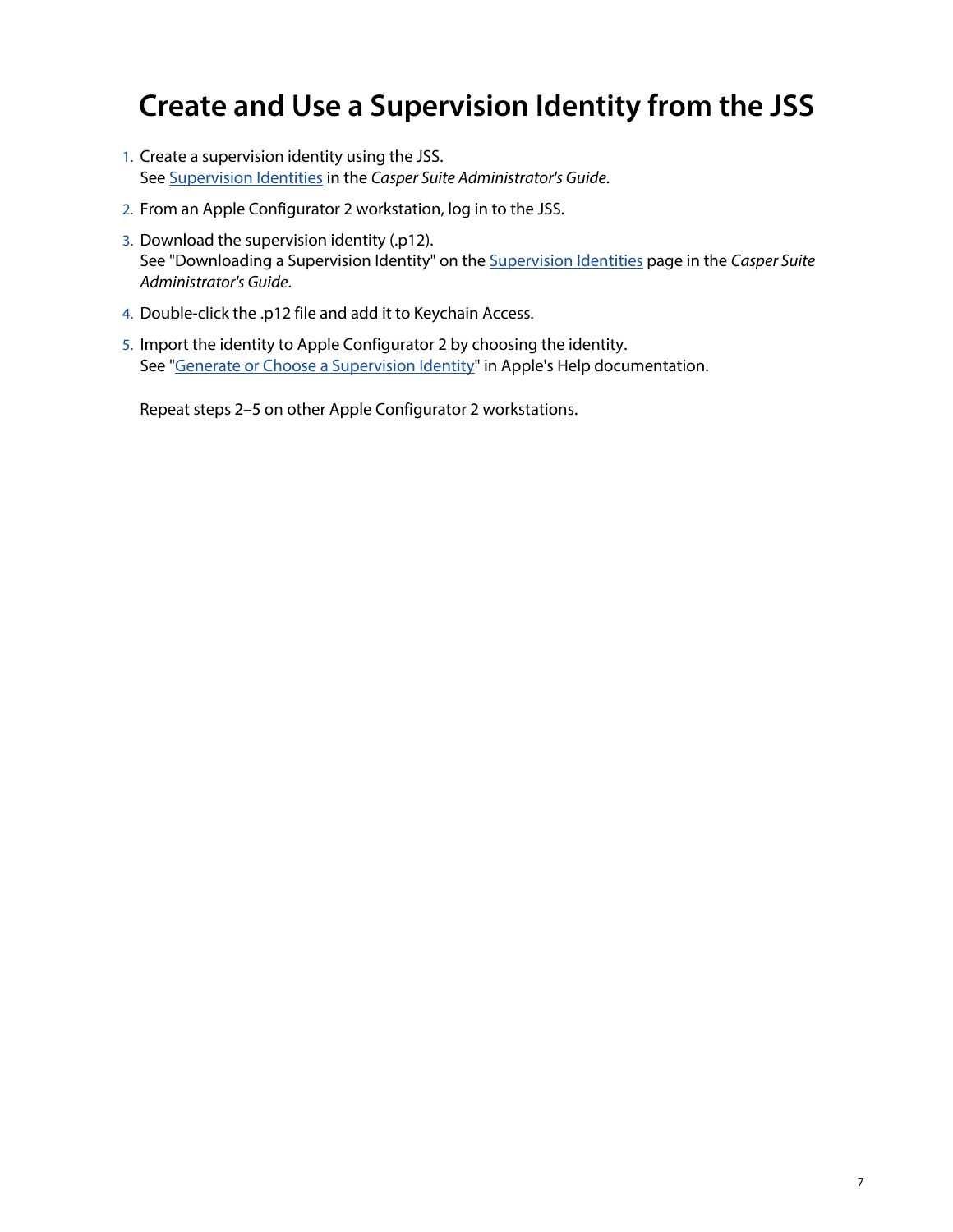# <span id="page-7-0"></span>**Automated Enrollment**

## <span id="page-7-1"></span>**Requirements**

To deploy devices using automated enrollment, you need:

- The JSS v9.82 or later
- iOS devices supported by Apple Configurator 2
- A Mac with Apple Configurator 2 installed
- Enrollment in Apple's Device Enrollment Program (DEP)

For detailed Apple Configurator 2 requirements, see "[Requirements"](http://help.apple.com/configurator/mac/2.1/#/cadbf9a73b) in Apple's Help documentation.

### **Deploy Devices Using Automated Enrollment**

<span id="page-7-2"></span>1. Make sure the JSS is integrated with DEP.

See [Integrating with the Device Enrollment Program](http://docs.jamf.com/casper-suite/administrator-guide/Integrating_with_the_Device_Enrollment_Program.html) in the *Casper Suite Administrator's Guide*. To automatically apply a supervision identity as devices are enrolled using a PreStage enrollment, make sure a supervision identity is specified for the DEP instance in the PreStage. See "Adding a Supervision Identity to a DEP Instance" on the [Supervision Identities](http://docs.jamf.com/casper-suite/administrator-guide/Supervision_Identities.html) page in the *Casper Suite Administrator's Guide*.

- 2. Create a PreStage enrollment and add devices to the scope. Make sure device supervision is selected in the PreStage. Also, select which steps in the iOS Setup Assistant to skip. See [Mobile Device PreStage Enrollments](http://docs.jamf.com/casper-suite/administrator-guide/Mobile_Device_PreStage_Enrollments.html) in the *Casper Suite Administrator's Guide*.
- 3. In Apple Configurator 2, create a Wi-Fi configuration profile. See "[Create and Customize a Configuration Profile"](http://help.apple.com/configurator/mac/2.1/#/cad51314d0e) in Apple's Help documentation.
- 4. Create the blueprint that will be used to apply the profile. See "**[About Blueprints](http://help.apple.com/configurator/mac/2.1/#/cad5b401e306)**" in Apple's Help documentation.
- 5. Prepare the blueprint. Make sure to select "Automated Enrollment", add the Wi-Fi configuration profile, and provide credentials to the JSS if required in the PreStage enrollment. See "[Prepare Devices Using Automated Enrollment](http://help.apple.com/configurator/mac/2.1/#/cadf4637b47e)" in Apple's Help documentation.
- 6. Apply the blueprint to devices. See "[About Blueprints](http://help.apple.com/configurator/mac/2.1/#/cad5b401e306)" in Apple's Help documentation.

The devices connect to the network that is specified in the Wi-Fi configuration profile. Then they are enrolled with the JSS and configured with the settings in the PreStage enrollment.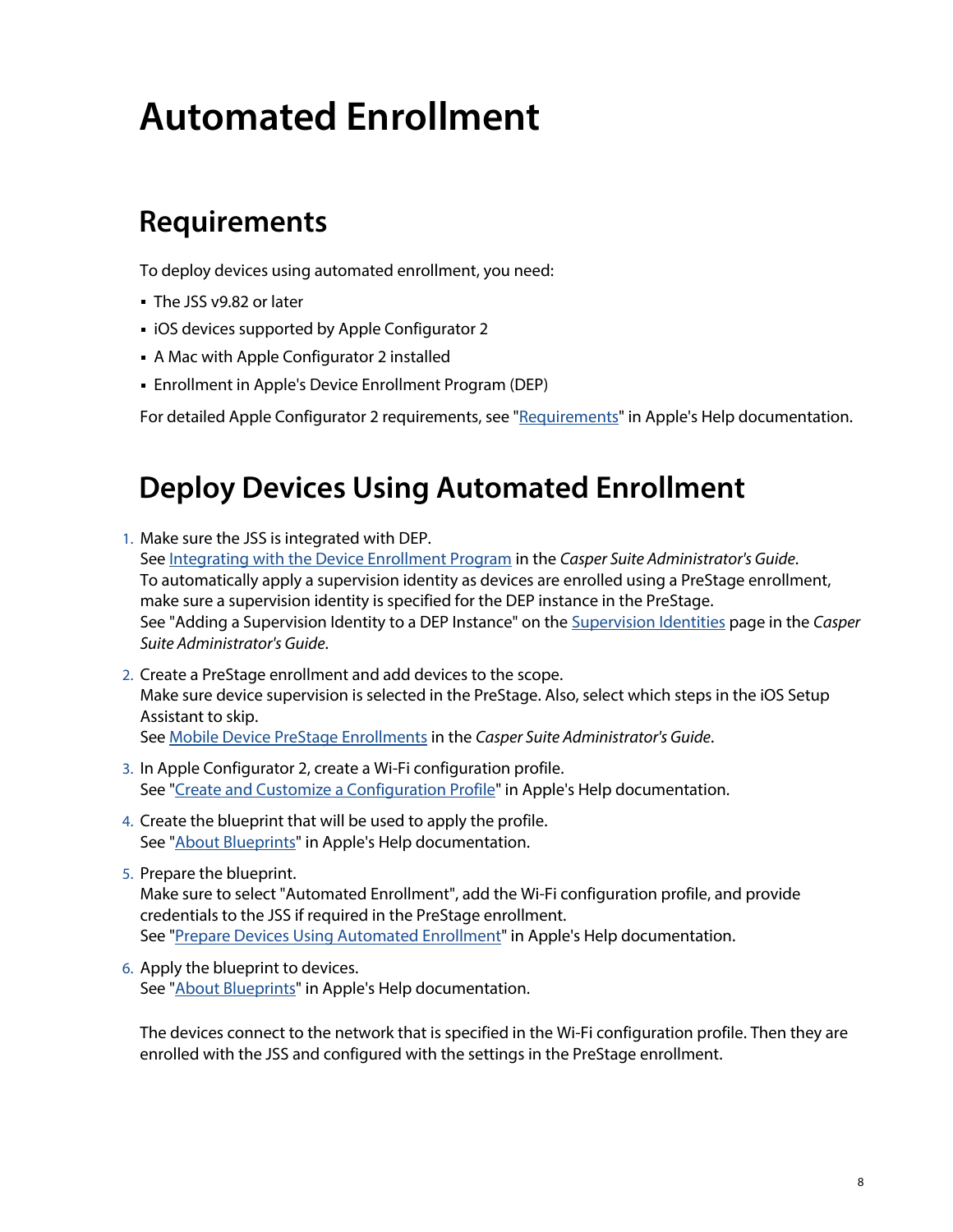# <span id="page-8-0"></span>**Manual Enrollment with an Enrollment URL**

## <span id="page-8-1"></span>**Requirements**

To deploy devices using manual enrollment and a static enrollment URL, you need:

- The JSS v9.82 or later
- **iOS devices supported by Apple Configurator 2**
- A Mac with Apple Configurator 2 installed

To deploy devices using manual enrollment and a dynamic enrollment URL, you need:

- The JSS v9.96 or later
- **iOS devices supported by Apple Configurator 2**
- A Mac with Apple Configurator 2 installed
- An SMTP server set up in the JSS

For detailed Apple Configurator 2 requirements, see "[Requirements"](http://help.apple.com/configurator/mac/2.1/#/cadbf9a73b) in Apple's Help documentation.

For information on static and dynamic Apple Configurator 2 enrollment URLs, see [Apple Configurator](http://docs.jamf.com/casper-suite/administrator-guide/Apple_Configurator_Enrollment_Settings.html)  [Enrollment Settings](http://docs.jamf.com/casper-suite/administrator-guide/Apple_Configurator_Enrollment_Settings.html) in the *Casper Suite Administrator's Guide*.

## <span id="page-8-2"></span>**Deploy Devices Using Manual Enrollment with an Enrollment URL**

- 1. In the JSS, enable the Apple Configurator enrollment method(s) you intend to use. See [Apple Configurator Enrollment Settings](http://docs.jamf.com/casper-suite/administrator-guide/Apple_Configurator_Enrollment_Settings.html) in the *Casper Suite Administrator's Guide*.
- 2. If you are enrolling via a dynamic URL, use an enrollment invitation to generate and view the enrollment URL or send it to the person operating the Apple Configurator workstation. See "Viewing or Sending a Dynamic Apple Configurator Enrollment URL via a Mobile Device Enrollment Invitation" on the [Apple Configurator Enrollment Settings](http://docs.jamf.com/casper-suite/administrator-guide/Apple_Configurator_Enrollment_Settings.html) page in the *Casper Suite Administrator's Guide*.
- 3. [Make sure a supervision identity is in the JSS and on Apple Configurator 2 workstations](#page-5-0).
- 4. In Apple Configurator 2, add the enrollment URL for the JSS to the MDM server preferences.
	- If you are enrolling via the static URL, enter the static Apple Configurator enrollment URL for the JSS. The static Apple Configurator enrollment URL for the JSS is the URL for the JSS followed by " /configuratorenroll". For example, "https://jss.mycompany.com:8443/configuratorenroll".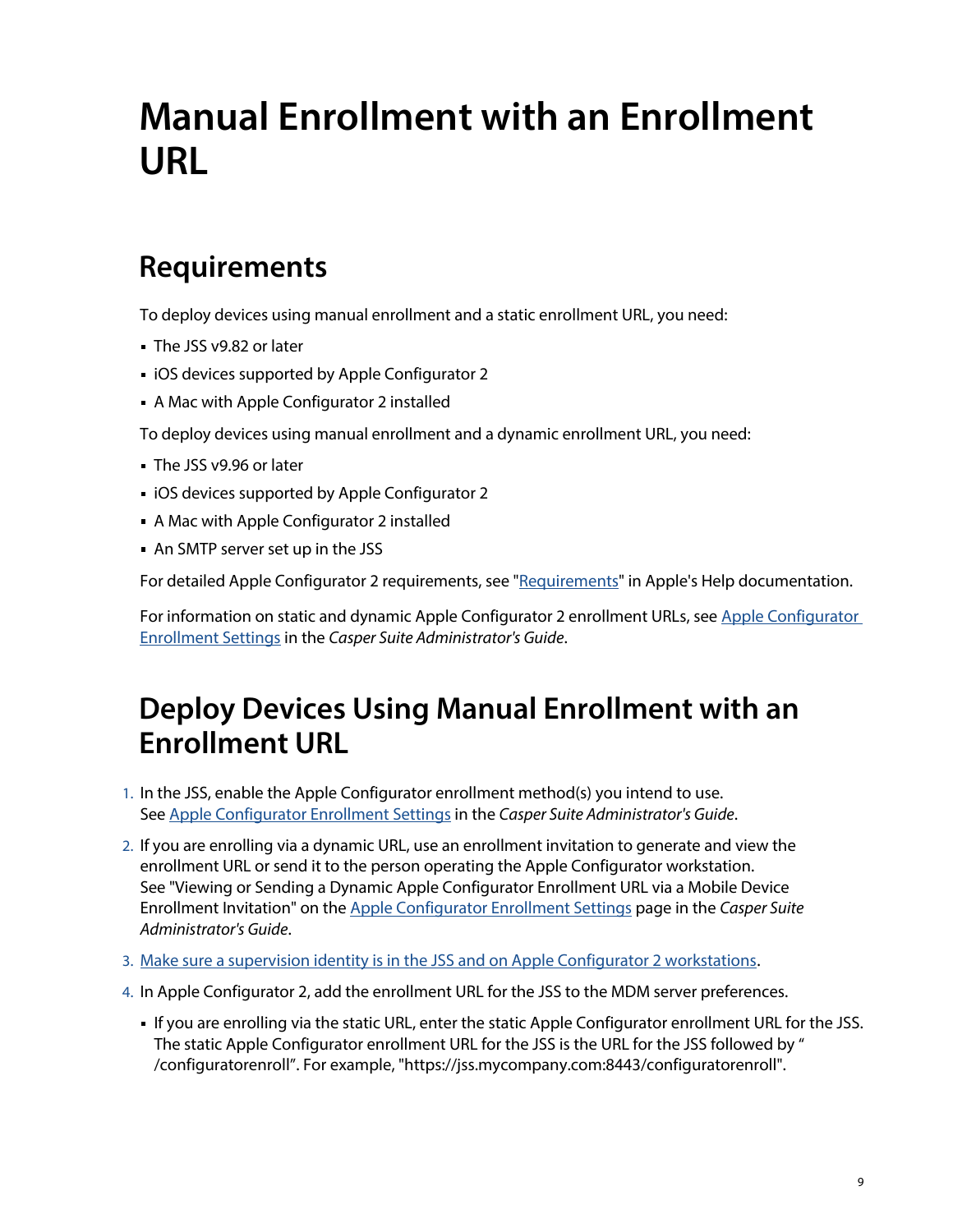If you are enrolling via dynamic URL, the enrollment URL is available in the JSS or in the email or SMS message sent via the enrollment invitation, depending on whether you chose to view or send the URL.

See "[Mobile Device Management Server Preferences"](http://help.apple.com/configurator/mac/2.1/#/cadF6A58F82) in Apple's Help documentation.

- 5. If users will not connect to a network independently, create a Wi-Fi configuration profile. See "[Create and Customize a Configuration Profile"](http://help.apple.com/configurator/mac/2.1/#/cad51314d0e) in Apple's Help documentation.
- 6. Create a blueprint that will be used to apply the profile and enroll devices with the JSS. See "[About Blueprints](http://help.apple.com/configurator/mac/2.1/#/cad5b401e306)" in Apple's Help documentation.
- 7. Modify the device information for the blueprint if desired. See "[Modify Device Information"](http://help.apple.com/configurator/mac/2.1/#/cadbf9c2a0) in Apple's Help documentation.
- 8. Prepare the blueprint: See "[Prepare Devices Manually](http://help.apple.com/configurator/mac/2.1/#/cad99bc2a859)" in Apple's Help documentation.
	- a. Select "Manual Enrollment".
	- b. Select the Casper Suite as the MDM solution.
	- c. Select your supervision options and choose a supervision identity.
	- d. Select which steps in the iOS Setup Assistant to skip.
- 9. If you created a Wi-Fi profile, add the Wi-Fi profile to the blueprint[.](http://help.apple.com/configurator/mac/2.1/#/cadbf9de27) See "[Add Configuration Profiles"](http://help.apple.com/configurator/mac/2.1/#/cadbf9de27) in Apple's Help documentation.
- 10. Connect devices to the Apple Configurator 2 workstation using a USB cable.
- 11. Apply the blueprint. See "**[About Blueprints](http://help.apple.com/configurator/mac/2.1/#/cad5b401e306)**" in Apple's Help documentation.

The devices are configured with the settings in the blueprint and enrolled with the JSS.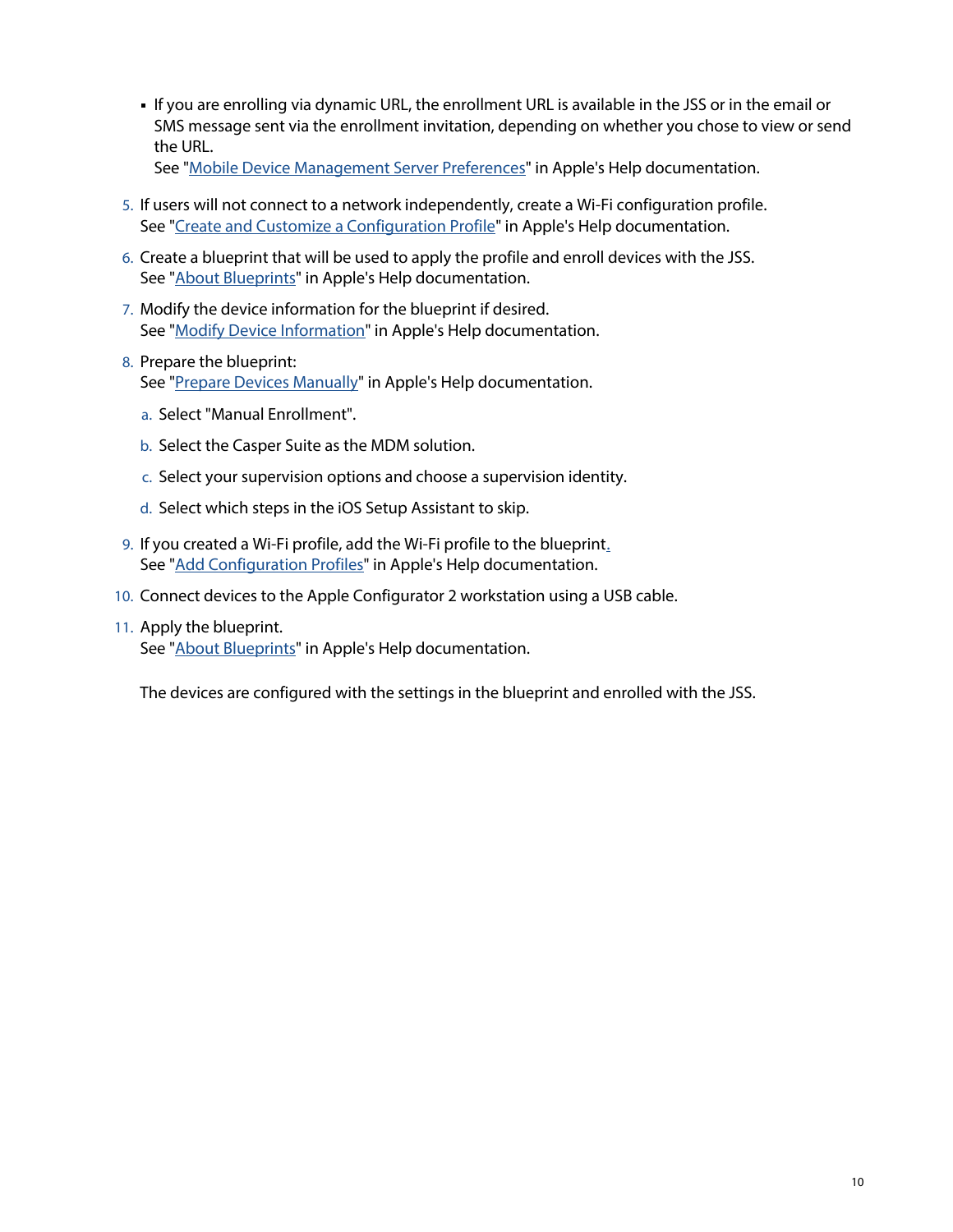# <span id="page-10-0"></span>**Manual Enrollment with an Enrollment Profile**

### <span id="page-10-1"></span>**Requirements**

To deploy devices using manual enrollment and an enrollment profile, you need:

- The JSS v9.82 or later
- **iOS devices supported by Apple Configurator 2**
- A Mac with Apple Configurator 2 installed

For detailed Apple Configurator 2 requirements, see "[Requirements"](http://help.apple.com/configurator/mac/2.1/#/cadbf9a73b) in Apple's Help documentation.

## **Create an Enrollment Profile**

- <span id="page-10-2"></span>1. In the JSS, create an enrollment profile. See "Creating an Enrollment Profile for Use with Apple Configurator" on the **Enrollment Profiles** page in the *Casper Suite Administrator's Guide*.
- 2. Download the trust profile (Trust Profile.mobileconfig) from the JSS. See "Downloading the Trust Profile" on the [Enrollment Profiles](http://docs.jamf.com/casper-suite/administrator-guide/Enrollment_Profiles.html) page in the *Casper Suite Administrator's Guide*.
- 3. Download the enrollment profile (<Nameofprofile>.mobileconfig) from the JSS. See "Downloading an Enrollment Profile" on the [Enrollment Profiles](http://docs.jamf.com/casper-suite/administrator-guide/Enrollment_Profiles.html) page in the *Casper Suite Administrator's Guide*.

## <span id="page-10-3"></span>**Create and Upload the Supervision Identity**

[Make sure a supervision identity is in the JSS and on Apple Configurator 2 workstations](#page-5-0).

### <span id="page-10-4"></span>**Create the "Prepare" Blueprint**

The "Prepare" blueprint will be used to apply a Wi-Fi configuration profile and the supervision identity.

- 1. In Apple Configurator 2, create a Wi-Fi configuration profile. See "[Create and Customize a Configuration Profile"](http://help.apple.com/configurator/mac/2.1/#/cad51314d0e) in Apple's Help documentation.
- 2. Create a blueprint and name it "Prepare". See "[About Blueprints](http://help.apple.com/configurator/mac/2.1/#/cad5b401e306)" in Apple's Help documentation.